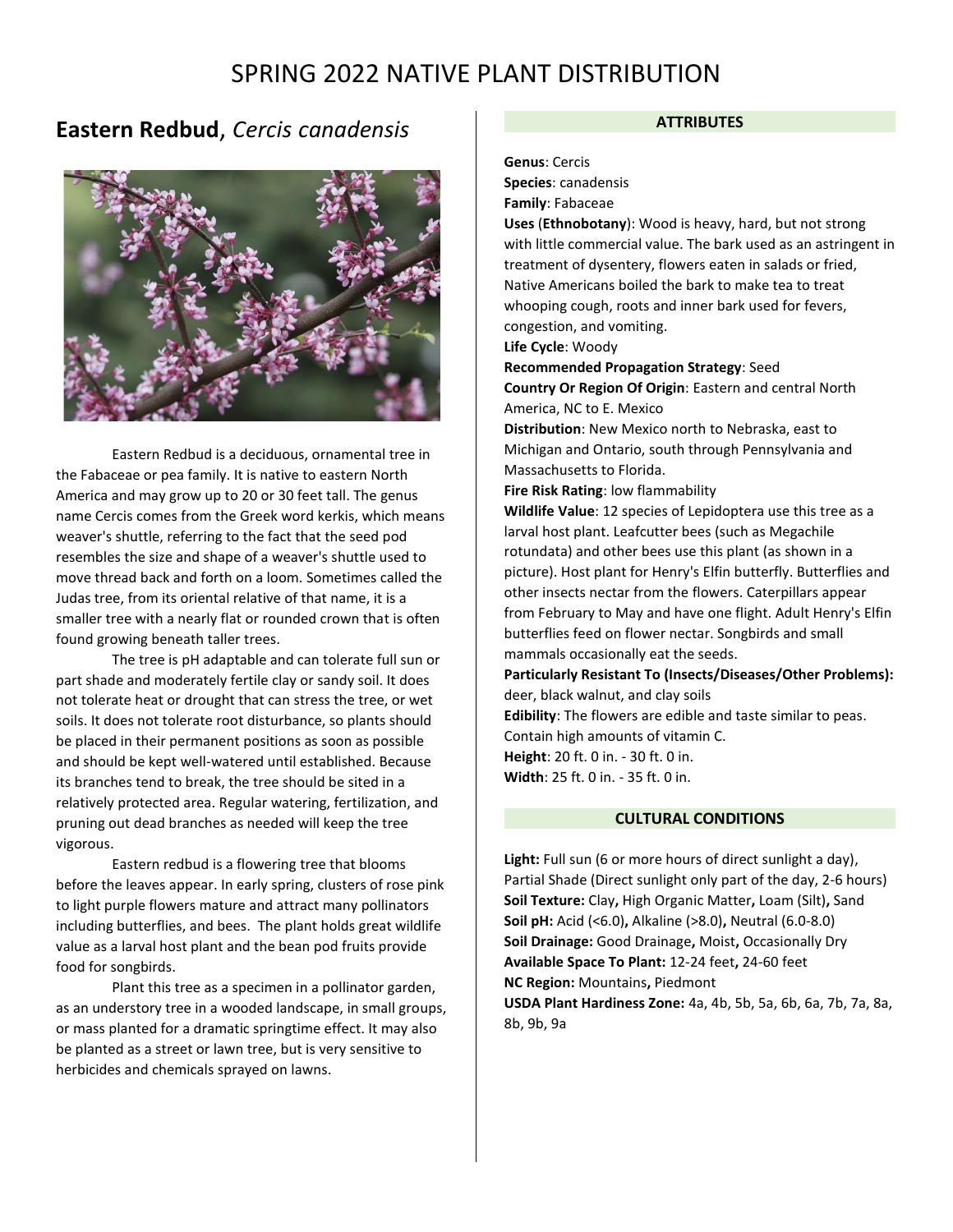## **WHOLE PLANT TRAITS**

**Plant Type:** Edible**,** Native Plant**,** Shrub**,** Tree **Woody Plant Leaf Characteristics:** Deciduous **Habit/Form:** Multi-stemmed**,** Multi-trunked**,** Rounded **Growth Rate:** Medium **Maintenance:** Low

#### **FRUIT**

**Fruit Color:** Brown/Copper, Green, Red/Burgundy **Fruit Value To Gardener:** Showy **Display/Harvest Time:** Fall, Summer **Fruit Type:** Legume

**Fruit Length:** 1-3 inches **Fruit Width:** < 1 inch **Fruit Description:** By summer (after flowers) but possibly lasting through fall and even winter, this plant has green turning to brown, flat, oblong seedpods (with about 9 seeds per pod) which are about 2 to 4 inches long. The brown seed pods can look a little untidy hanging from the tree into the winter.

### **FLOWERS**

**Flower Color:** Pink, Purple/Lavender, Red/Burgundy **Flower Inflorescence:** Umbel

**Flower Value To Gardener:** Edible, Long Bloom Season, Showy

**Flower Bloom Time:** Spring

**Flower Shape:** Irregular, Lipped

**Flower Petals:** fused petals

**Flower Size:** < 1 inch

**Flower Description:** Conspicuous bright-red flowers bloom in early spring (around April) and are anywhere from pink to red to purple in color. Unlike many other plants, the flowers are seen before the leaves. Only about 1/2 inch wide and having about 7 flowers in a cluster, these flowers grow right on new stems as well as older branches. Pea-shaped flowers, borne in tight clusters on old wood, fascicled or racemous, often cauliflorous. Blooms from March to May.

#### **LEAVES**

**Woody Plant Leaf Characteristics:** Deciduous **Leaf Color:** Green **Deciduous Leaf Fall Color:** Gold/Yellow **Leaf Type:** Simple **Leaf Arrangement:** Alternate **Leaf Shape:** Cordate, Ovate **Leaf Margin:** Entire **Hairs Present:** No

**Leaf Length:** 3-6 inches **Leaf Width:** 3-6 inches **Leaf Description:** Simple, alternate heart-shaped leaves, 3 to 5 inches long and wide, with smooth, entire margins. Bases are cordate, acute apex, with swelling on petioles just underneath the leaf plate. Attractive yellow fall color. Broadly cordate, acute, entire, lustrous dark green, 1.5 to 5 inches high and wide, 7 palmate veins extend from leaf base.

#### **BARK**

**Bark Color:** Black**,** Dark Brown**,** Orange **Surface/Attachment:** Scaly**,** Smooth **Bark Description:** Dark brown to black with orange inner bark that can be visible. Smooth when young, but developing long, narrow plates that separate into scales as the tree matures.

#### **STEM**

**Stem Is Aromatic:** No **Stem Buds:** Smooth/Hairless **Stem Form:** Zig Zags **Stem Lenticels:** Not Conspicuous **Stem Surface:** Smooth (glabrous) **Stem Description:** Slender, glabrous, dark reddish brown to black, zig-zag, spreading and ascending; trunk usually divided close to ground.

#### **LANDSCAPE**

**Landscape Location:** Lawn, Naturalized Area, Woodland **Landscape Theme:** Butterfly Garden, Edible Garden, Pollinator Garden

**Design Feature:** Border, Flowering Tree, Small groups, Small Tree, Specimen, Street Tree, Understory Tree **Attracts:** Bees, Butterflies, Pollinators, Specialized Bees **Resistance To Challenges:** Black Walnut, Compaction, Deer, Fire

**Problems:** Short-lived









**Source: North Carolina State Extension**  <https://plants.ces.ncsu.edu/plants>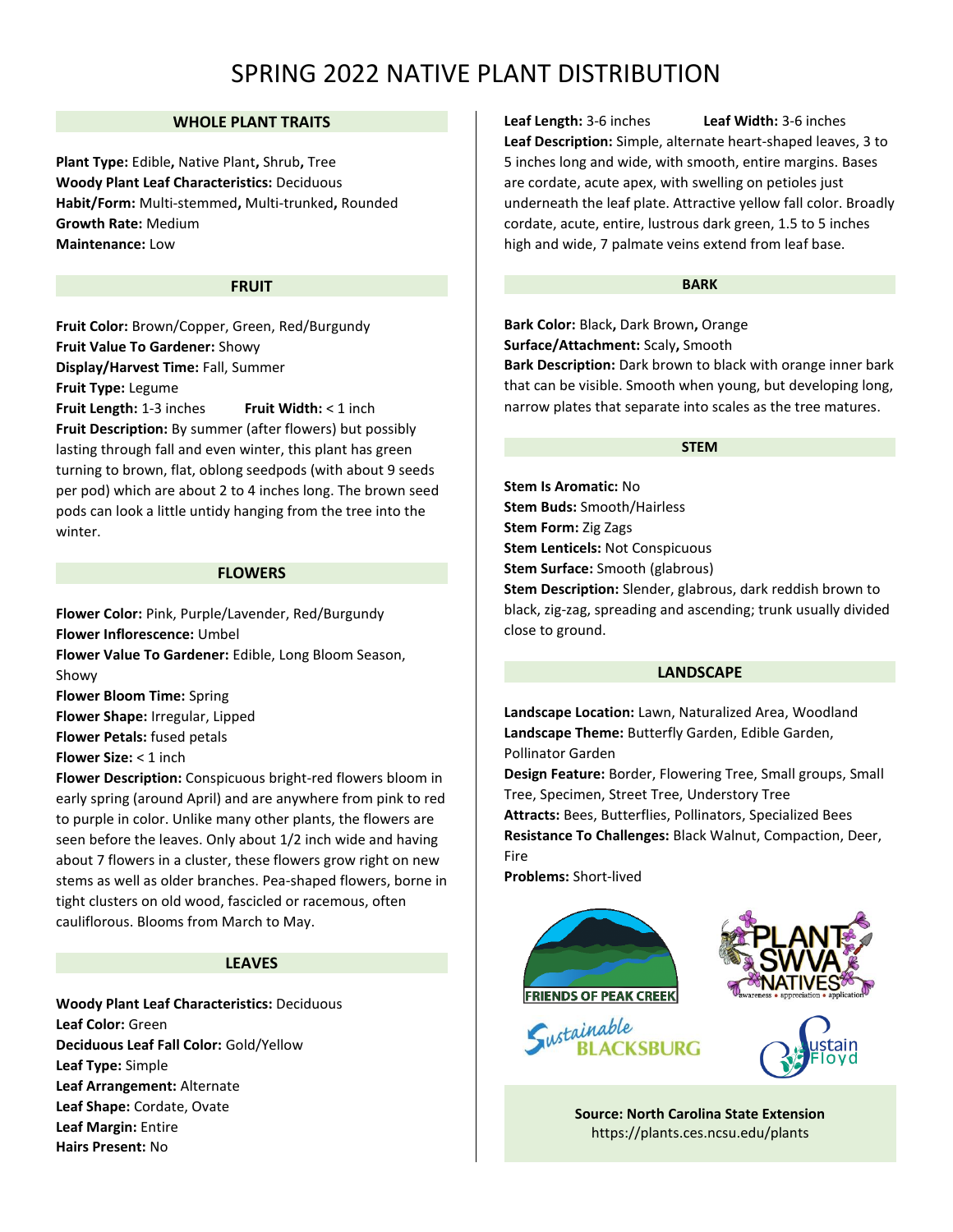## **Flowering Dogwood**, *Cornus florida*



Flowering dogwood is a woody, deciduous, flowering understory tree in the Cornaceae (dogwood) family that may grow 15 to 25 feet tall. It is native from southeastern Canada to eastern North America to eastern Mexico. The genus name comes from the Latin word for horn, *cornu*, most likely in reference to the tree's hard, dense wood.

Locate flowering dogwood in a site that receives full sun to partial shade and plant in well-drained soil that is high in organic matter and has an acidic to neutral pH. A 2 to 4 inch layer of mulch will help keep the roots cool and moist in hot summers. Propagate flowering dogwood by seed or stem cutting.

Dogwood's true flowers are visited by butterflies and specialized bees, and its red fruits are a food source for songbirds and other wildlife from fall through winter. This tree is quite tolerant to heat once established and has a low flammability rating.

The dogwood flower, which is actually the petal-like bracts, is the state flower of North Carolina, and the tree is found throughout the state, usually growing under larger forest trees and at woodland edges. With multi-season interest, it has many uses in the landscape such as a butterfly, pollinator, or children's garden, a native or winter garden, accenting a patio or play area, a specimen, or shade tree.

#### **ATTRIBUTES**

**Genus**: Cornus **Species**: florida **Family**: Cornaceae **Uses** (**Ethnobotany**):

This plant was used for medicinal purposes by Native Americans, as well as for carvings, looms, and disinfectant. Wood is hard, heavy, close grained and strong. Often used for textile shuttles and spools as well as handles for tools. **Life Cycle**: Woody

**Recommended Propagation Strategy**: Seed, Stem Cutting **Country Or Region Of Origin**: South Eastern Canada, Eastern North America, to Eastern Mexico

**Distribution**: Native: Canada--Ontario; Mexico--Mexico Gulf and Mexico Northeast; US--Al, AR, CT, DE, DC, FL GA, IL IN, KS, KY, LA, ME, MD, MA, MI, MS, MO, NH, NJ, NY, NC, OH, OK, PA, I, SC, TN, TX, VT, VA, and WV

**Fire Risk Rating**: low flammability

**Wildlife Value**: It is a host plant for the spring Azure (Celastrina ladon) butterfly/larvae. Flights are from May to August in Canada but range from January through October near the Gulf Coast. Butterflies nectar on the blooms. Its fruits are eaten by songbirds, ruffed grouse, quail, wild turkey, chipmunks, black bear, foxes, white-tailed deer, skunks, and squirrels. Members of the genus Cornus support the following specialized bees: Andrena (Gonandrena) fragilis, Andrena (Gonandrena) integra, and Andrena (Gonandrena) platyparia. The fruits are food for birds. Deer eat the leaves and twigs.

**Play Value**: Attractive Flowers, Edible fruit, Shade, Wildlife Food Source

**Height**: 15 ft. 0 in. - 25 ft. 0 in. **Width**: 15 ft. 0 in. - 30 ft. 0 in.

## **CULTURAL CONDITIONS**

**Light**: Full sun (6 or more hours of direct sunlight a day), Partial Shade (Direct sunlight only part of the day, 2-6 hours) **Soil Texture**: Clay, High Organic Matter, Loam (Silt), Sand **Soil pH**: Acid (<6.0), Neutral (6.0-8.0) **Soil Drainage**: Good Drainage, Moist, Occasionally Dry **Available Space To Plant**: 12-24 feet, 24-60 feet **NC Region**: Coastal, Mountains, Piedmont **USDA Plant Hardiness Zone**: 5a, 5b, 6b, 6a, 7a, 7b, 8a, 8b, 9b, 9a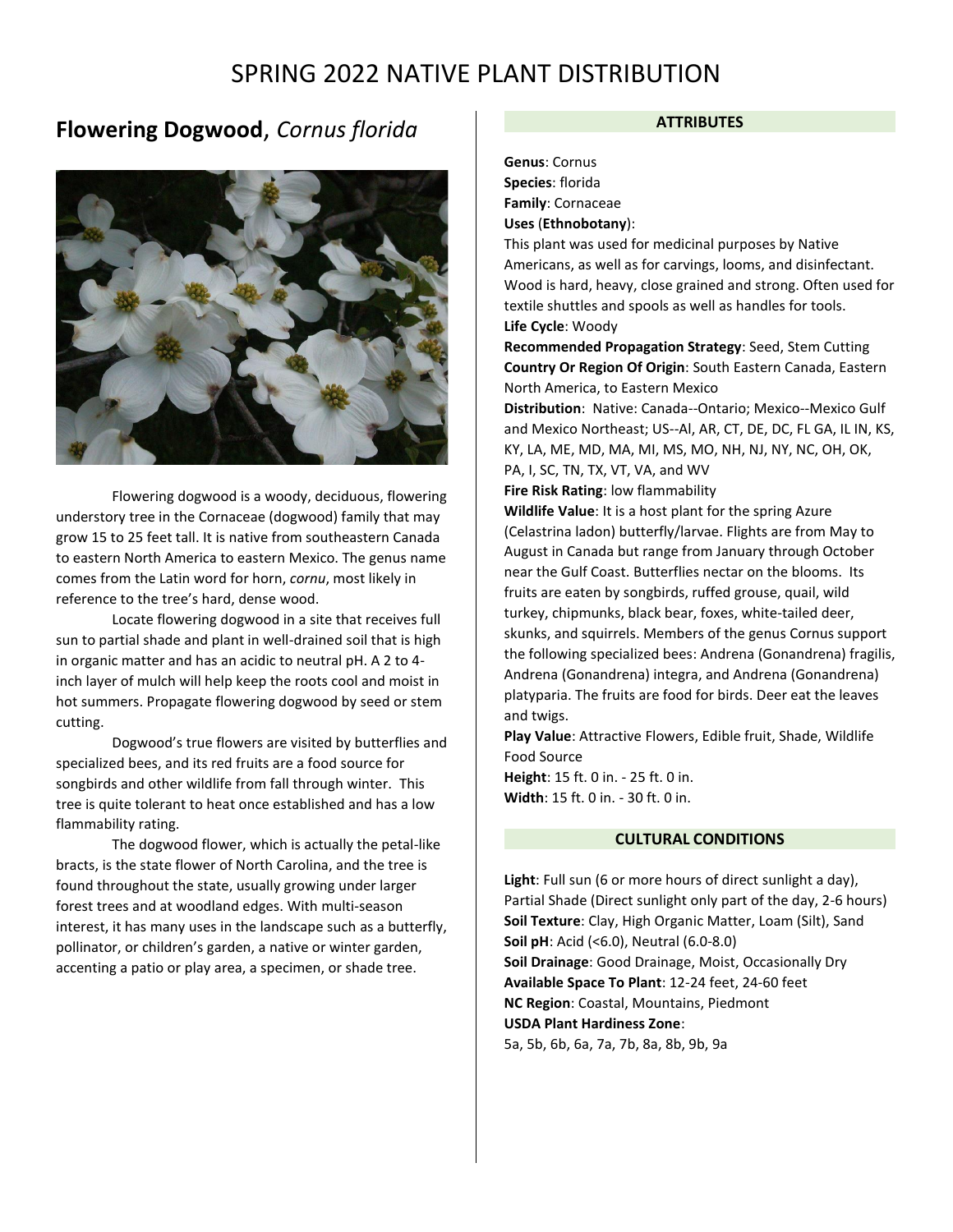## **WHOLE PLANT TRAITS**

**Plant Type:** Native Plant, Shrub, Tree **Woody Plant Leaf Characteristics:** Deciduous **Habit/Form:** Ascending, Pyramidal, Rounded, Spreading **Growth Rate:** Medium **Maintenance:** Low **Texture:** Medium

## **FRUIT**

**Fruit Color:** Green, Red/Burgundy **Fruit Value To Gardener:** Edible, Showy **Display/Harvest Time:** Fall **Fruit Type:** Berry, Drupe **Fruit Length:** < 1 inch **Fruit Width:** < 1 inch **Fruit Description:** Fruit is a glossy bright, shiny red, oval drupes (0.5") in tight clusters of 3 or 4 that are bitter and inedible to humans but loved by birds. They display from August to October.

#### **FLOWERS**

**Flower Color:** Gold/Yellow, Green, Pink, White **Flower Inflorescence:** Cyme, Insignificant **Flower Value To Gardener:** Showy **Flower Bloom Time:** Spring **Flower Shape:** Cross **Flower Petals:** 4-5 petals/rays **Flower Size:** 3-6 inches **Flower Description:** Blooms early spring before leaf-out,

March-May, the true flowers at the center, are green and insignificant, but are surrounded by 4 petal-like 2 inch long bracts, notched at the ends, that are often mistaken for the actual flowers. Flower buds are round and flattened at the ends of stems, (many) greenish-yellow; bud is biscuit-shaped, glabrous and flattened, gray-green, at branch ends, covered by 2 large silky scales becoming 2 of the showy white bracts.

### **LEAVES**

**Woody Plant Leaf Characteristics:** Deciduous **Leaf Color:** Green **Leaf Value To Gardener:** Showy **Deciduous Leaf Fall Color:** Purple/Lavender, Red/Burgundy **Leaf Type:** Simple **Leaf Arrangement:** Opposite **Leaf Shape:** Cuneate, Ovate **Leaf Margin:** Entire **Hairs Present:** No **Leaf Length:** 3-6 inches **Leaf Width:** 3-6 inches

**Leaf Description:** Veins curve from base of leaf to tip. Opposite, simple, oval to ovate, acuminate, cuneate to rotund, entire, dull green above, glaucous beneath and pubescent on the veins, 6-7 vein pairs, 2.5-6" long. The fall color is red to reddish purple.

#### **BARK**

**Bark Color:** Dark Brown, Dark Gray **Surface/Attachment:** Ridges **Bark Plate Shape:** Rectangle. Square **Bark Description:** Attractive, dark gray, brown, or black bark that is broken into small scaly blocks as the tree matures.

#### **STEM**

**Stem Color:** Purple/Lavender, Red/Burgundy **Stem Is Aromatic:** No **Stem Form:** Straight **Stem Surface:** Smooth (glabrous) **Stem Description:** Horizontal branching. Slender, green to purple, sometimes coated with fine powder, pubescent when young, later glabrous; bark broken into small squarish and rectangular, grayish-brown to blackish blocks.

## **LANDSCAPE**

**Landscape Location:** Patio, Recreational Play Area, Woodland **Landscape Theme:** Butterfly Garden, Children's Garden, Edible Garden, Native Garden, Pollinator Garden, Winter Garden

**Design Feature:** Accent, Border, Flowering Tree, Mass Planting, Shade Tree, Small Tree, Specimen, Understory Tree **Attracts**: Butterflies, Pollinators, Small Mammals, Songbirds, Specialized Bees

**Resistance To Challenges:** Compaction, Deer, Fire, Wind **Problems:** Frequent Disease Problems









**Source: North Carolina State Extension**  <https://plants.ces.ncsu.edu/plants>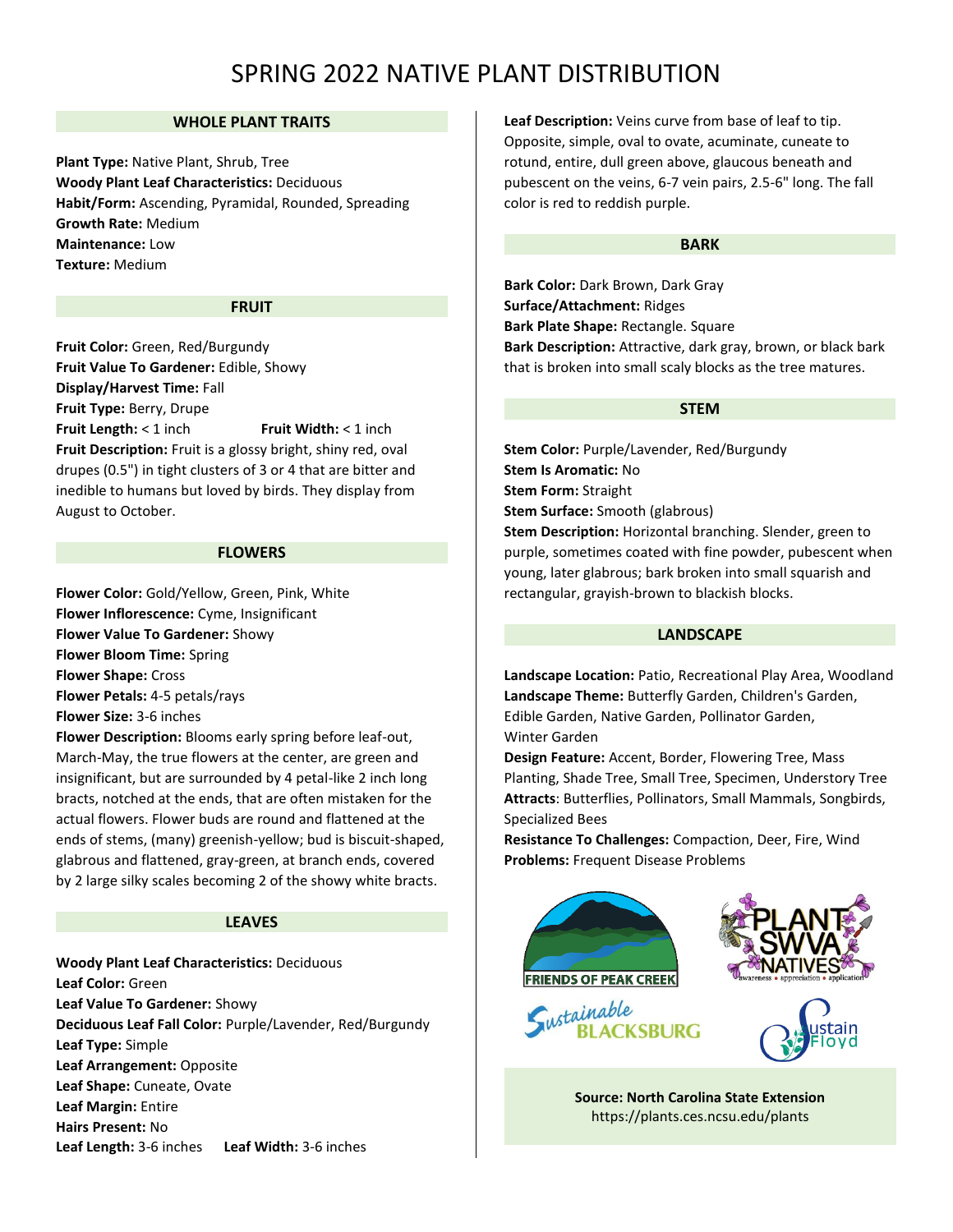## **Black Gum**, *Nyssa sylvatica*



Black gum or Black Tupelo is a native deciduous tree that grows throughout North Carolina and can reach 50 to 80 feet tall, but typically reaches 20 to 30 feet in cultivation. Trunk diameter is typically 1 to 2 feet, but can reach 4 to 5 feet in taller specimens. It tolerates many soil types and moisture conditions, but is slow-growing, reaching about 12 to 15 feet in about ten years, growing faster with a good watering and fertilizer schedule. It is found in dry upland forests (occasionally bottomlands), savannas, swamp margins, and upland depressions that are occasionally flooded. It can also be found in the hills and mountains on dry slopes with oaks and hickories. The Black gum is grown as an ornamental for its beautiful, scarlet red, fall color and for its shiny, dark green leaves in the summer.

It has a flowering habit that is polygamodioecious, meaning that some plants have mostly male flowers while others have mostly female flowers, with most plants having a few perfect flowers. This would account for some plants being loaded with egg-shaped blue-black berries, while others may only have a few berries. The tree does well in average, medium to wet soils in full sun to part shade. It prefers moist, acidic soils, but is adaptive and tolerates poorly-drained soils and standing water, some drought and some dry soils, at least in the wild. Female trees need a male pollinator to set fruit. The nectar from the flowers is sought after by bees and Tupelo honey is highly prized.

This tree is an excellent choice to support wildlife in the landscape. However, it should be sited in a permanent location because its long taproot makes it difficult to transplant later. It is tolerant of drought, heat, dry and wet soils, and is moderately salt tolerant. It withstands wind, ice, and salt spray in coastal locations.

### **ATTRIBUTES**

**Genus:** Nyssa

**Species:** sylvatica

**Family:** Nyssaceae

**Uses (Ethnobotany):** Wood is touch, cross-grained, hard to work, and warps easily. It is often used for crates, cross ties, rough floors, and pulpwood.

**Life Cycle:** Perennial, Woody

**Recommended Propagation Strategy:** Layering, Seed **Country Or Region Of Origin:** Eastern North America **Distribution:** Maine south to Florida, west to Texas, Oklahoma, and Missouri northeast through Illinois and Michigan and Ontario.

**Fire Risk Rating:** low flammability

**Wildlife Value:** Its young sprouts are eaten by white-tailed deer. The fruits (berries) are enjoyed by thrushes and other songbirds, wild turkeys, black bear, foxes, raccoons and opossums from August through October. It is one of the most important food sources for fall song bird migration. The natural hollows that form in the tree are a refuge for reptiles, tree frogs, bats and other wildlife. The spring flowers are a nectar source for bees.

**Play Value:** Wildlife Food Source

**Particularly Resistant To (Insects/Diseases/Other Problems):** Resistant to fire. This tree is somewhat resistant to deer damage.

**Edibility:** Fruit can be eaten raw or cooked. Produces a thin sharply acid pulp that is pleasant to roll in the mouth as a masticatory, it is also used in preserves. The honey bees produce from the flowers of this tree is highly prized. **Height:** 30 ft. 0 in. - 100 ft. 0 in. **Width:** 20 ft. 8 in. - 35 ft. 6 in.

## **CULTURAL CONDITIONS**

**Light:** Full sun (6 or more hours of direct sunlight a day)**,**  Partial Shade (Direct sunlight only part of the day, 2-6 hours) **Soil Texture:** Clay, Loam (Silt), Sand **Soil pH:** Acid (<6.0) **Soil Drainage:** Good Drainage, Occasionally Dry, Occasionally Wet **Available Space To Plant:** 12-24 feet, 24-60 feet **NC Region:** Coastal, Mountains, Piedmont **USDA Plant Hardiness Zone:** 3a, 3b, 4a, 4b, 5b, 5a, 6a, 6b, 7a, 7b, 8a, 8b, 9b, 9a